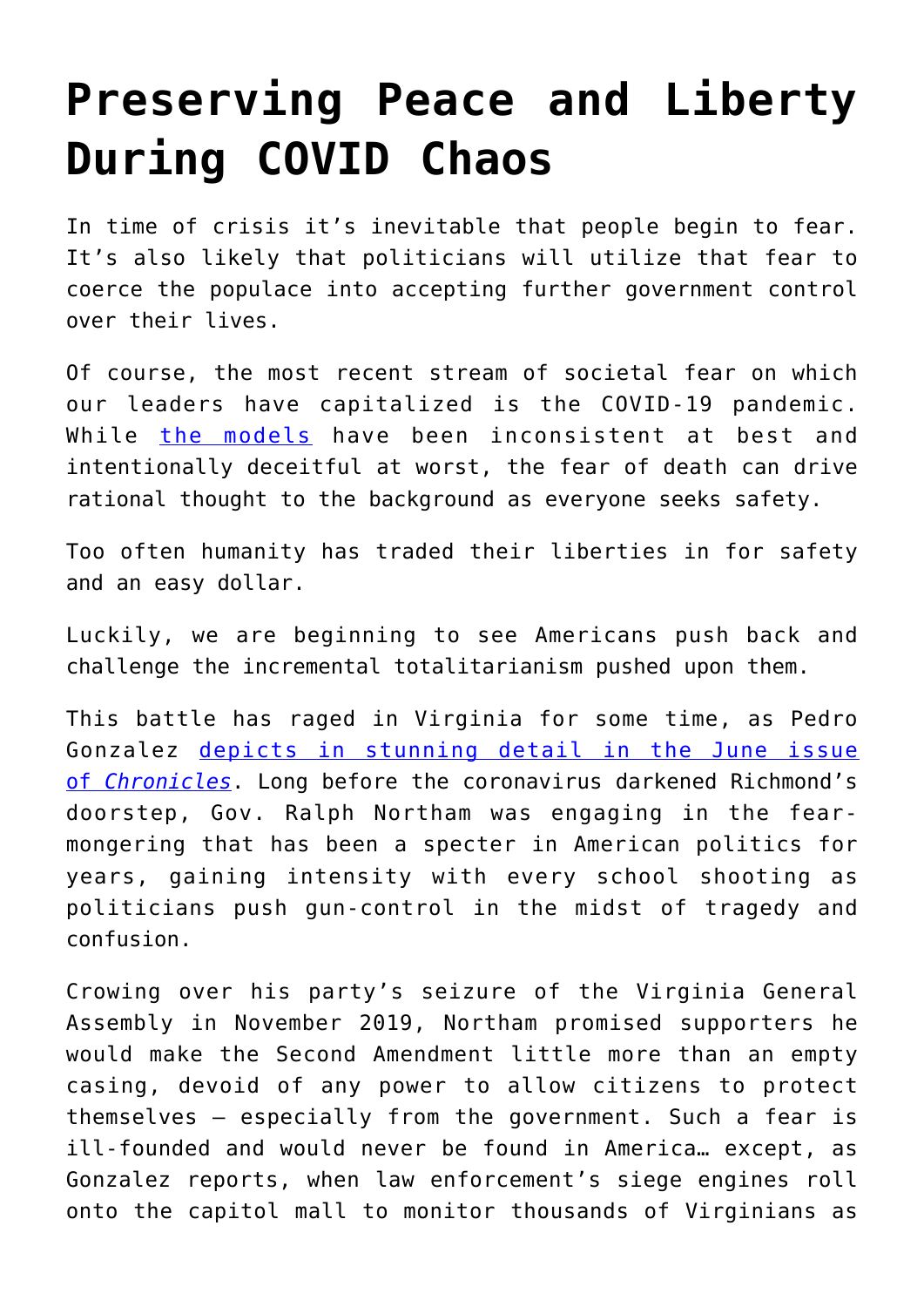they peaceably assembled to petition their government for redress of grievances.

These protestors, and the sheriffs and county governments [totaling most of the state of Virginia](https://www.intellectualtakeout.org/article/arms-battle-over-guns-virginia/), informed Northam they would not enforce any unconstitutional laws. These citizens and leaders standing up for their own rights and the rights of others have the proper view of America, its founding, and its legal system.

Now with a worldwide pandemic consuming the majority of the news cycle, it's even easier for governors to seize power and deny liberties, and perhaps harder still for the ordinary man to fight against such actions by the men and women who swore to uphold the constitution.

But fight they do.

Northam's [dreams of grandeur continue](https://www.intellectualtakeout.org/an-open-letter-to-the-tyrant-of-virginia/) in the midst of disease, as he keeps businesses in Bristol, Virginia shut down, while those just across the street in Bristol, Tennessee stay open thanks to the advantages of a more respectful state government. Thankfully, some of his overreach has been noticed by the Justice Department, who sided with a church pastor whom Northam threatened with fines and jail time for gathering 16 congregants in a church with a 293-person capacity.

In Michigan, the protests against Gov. Gretchen Whitmer's [arbitrary distinctions](https://www.intellectualtakeout.org/an-open-letter-to-the-tyrant-of-michigan/) between "essential" and "nonessential" businesses continue, as [do the lawsuits.](https://www.freep.com/story/news/local/michigan/2020/05/22/builders-lawsuit-gretchen-whitmer-coronavirus-work-rules/5242849002/)

Other governors are discovering that their power grabs in time of fear aren't holding up. In Wisconsin, the state Supreme Court threw out a stay-at-home order issued not by Gov. Tony Evers, but [by an unelected, unconfirmed secretary-designee.](https://www.intellectualtakeout.org/wisconsins-safer-at-home-order-unlawful-invalid-and-unenforceable/) Next door in Minnesota, [Gov. Tim Walz announced](https://www.intellectualtakeout.org/faced-with-legal-pushback-governors-are-backing-down/) that restaurants and bars would be allowed to reopen with an outdoor seating limit of 50 patrons, but that religious gatherings were limited to 10 people. Catholic and Lutheran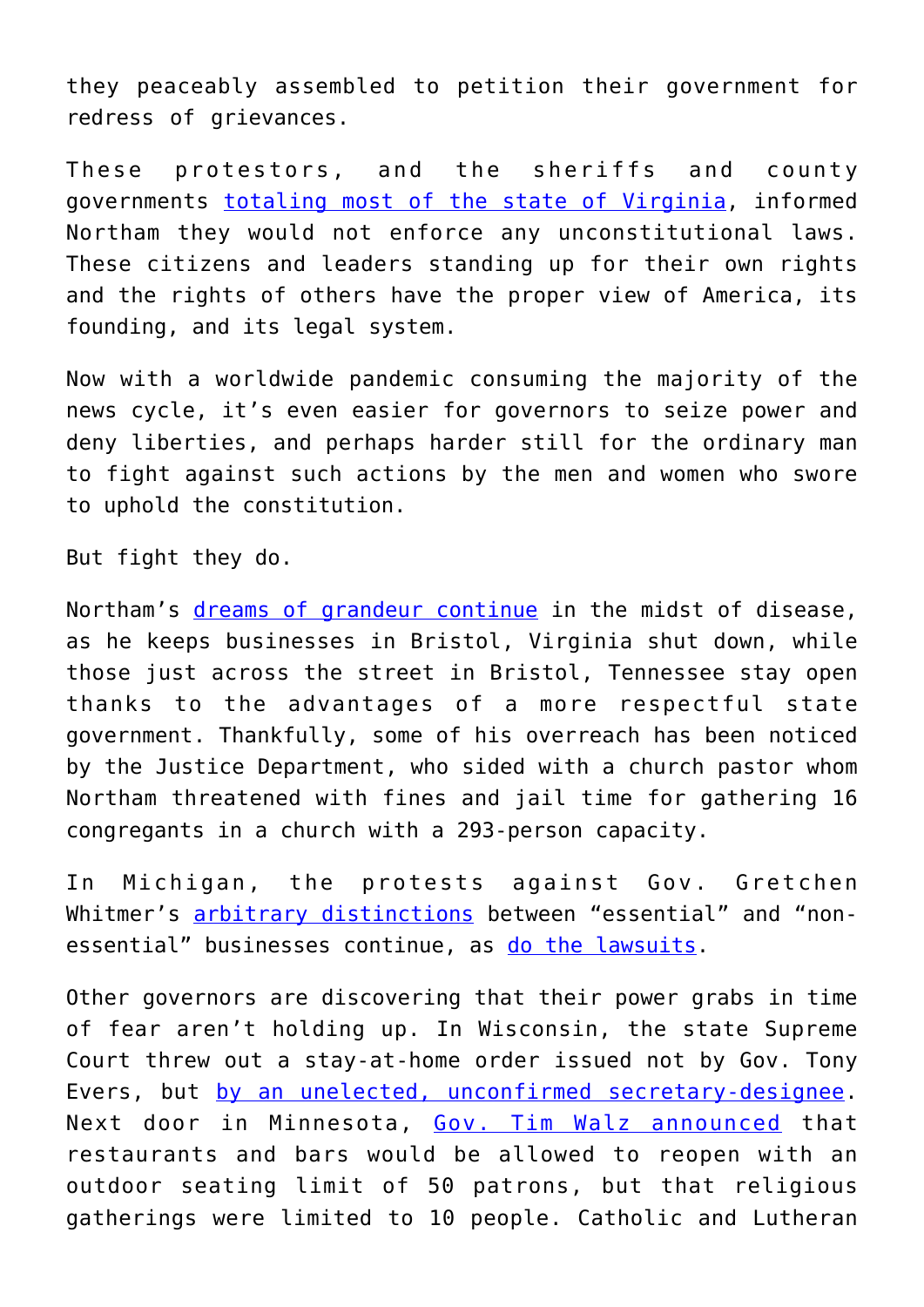churches rebelled, causing Walz to reconsider and allow churches to reopen at 25 percent capacity, [up to 250 people](https://mn.gov/governor/assets/EO%2020-62_tcm1055-433307.pdf).

The use or attempted use of compulsive force to ensure citizens' compliance with arbitrary, capricious, and frequently poorly defined executive orders seems to run directly contrary to the principles of government that the founding fathers set forth in the midst of their fight against the tyranny of the British crown, and the subsequent establishment of the United States and its government.

In a [1787 letter to Uriah Forrest,](https://founders.archives.gov/documents/Jefferson/01-12-02-0490) Thomas Jefferson wrote:

"[A]nd say finally whether peace is best preserved by giving energy to the government, or information to the people. This last is the most certain and the most legitimate engine of government. Educate and inform the whole mass of the people, enable them to see that it is their interest to preserve peace and order, and they will preserve it, and it requires no very high degree of education to convince them of this. They are the only sure reliance for the preservation of our liberty."

When did compulsion take the place of information educating the public?

As we are starting to see during this government-mandated lockdown, a few voices standing up to tyranny may make the difference for many. Unjust and unlawful policies will fall, but they need to be challenged first.

How many more ordinary Americans will start to push back against the injustices they see in their cities, counties, and states? And if every American citizen does so, how soon might this unprecedented incursion of governmental control come to an end?

—